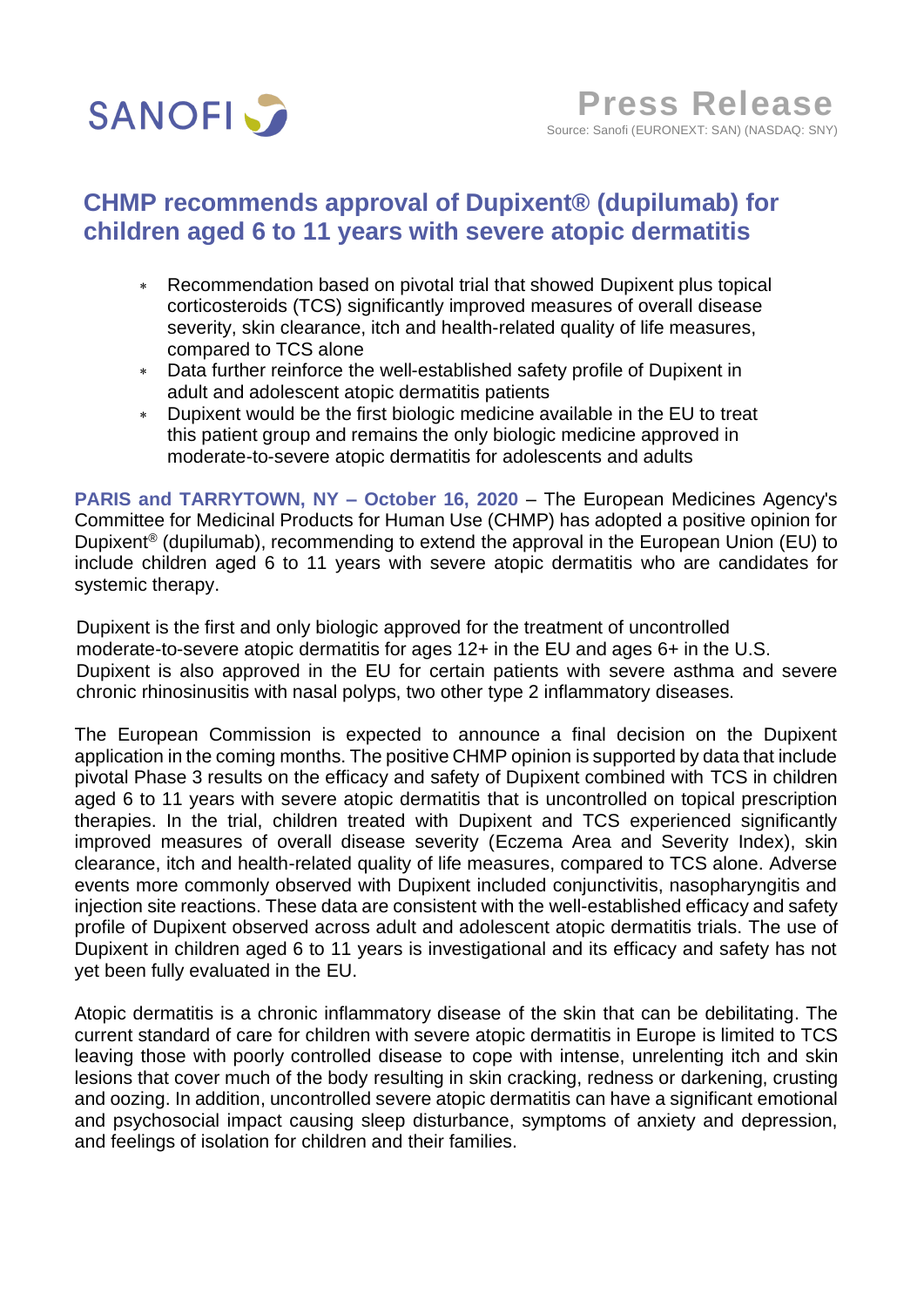Dupixent is a fully-human monoclonal antibody that inhibits the signaling of the interleukin-4 (IL-4) and interleukin-13 (IL-13) proteins, and is not an immunosuppressant. Data from Dupixent clinical trials have shown that IL-4 and IL-13 are key drivers of the type 2 inflammation that plays a major role in atopic dermatitis, asthma and CRSwNP. Dupixent is currently approved in more than 60 countries, and more than 170,000 patients have been treated globally.

# **About Dupixent**

Dupixent is currently approved in the EU for use in adults and adolescents 12 years and older with moderate-to-severe atopic dermatitis who are candidates for systemic therapy. It is also approved in the EU for adults and adolescents 12 years and older as an add-on maintenance treatment for severe asthma with type 2 inflammation characterized by raised blood eosinophils and/or raised fractional exhaled nitric oxide (FeNO), who are inadequately controlled with high dose inhaled corticosteroid (ICS) plus another medicinal product for maintenance treatment. Dupixent is also approved in the EU for adults with severe CRSwNP for whom therapy with systemic corticosteroids and/or surgery do not provide adequate disease control.

Outside of the EU, Dupixent is approved for use in specific patients with moderate-to-severe atopic dermatitis and certain patients with asthma in a number of other countries around the world, including the U.S. and Japan. Dupixent is also approved in the U.S. and Japan to treat certain adults with severe CRSwNP.

## **Dupilumab Development Program**

To date, dupilumab has been studied in more than 10,000 patients ages 6 and up across 50 clinical trials in various chronic diseases driven by type 2 inflammation.

In addition to the currently approved indications, Sanofi and Regeneron are also studying dupilumab in a broad range of clinical development programs for diseases driven by allergic and other type 2 inflammation, including pediatric asthma (6 to 11 years of age, Phase 3), pediatric atopic dermatitis (6 months to 5 years of age, Phase 2/3), eosinophilic esophagitis (Phase 3), chronic obstructive pulmonary disease (Phase 3), bullous pemphigoid (Phase 3), prurigo nodularis (Phase 3), chronic spontaneous urticaria (Phase 3), and food and environmental allergies (Phase 2). These potential uses are investigational, and the safety and efficacy have not been evaluated by any regulatory authority. Dupilumab is being jointly developed by Sanofi and Regeneron under a global collaboration agreement.

## **About Regeneron**

Regeneron (NASDAQ: REGN) is a leading biotechnology company that invents life-transforming medicines for people with serious diseases. Founded and led for over 30 years by physician-scientists, our unique ability to repeatedly and consistently translate science into medicine has led to eight FDA-approved treatments and numerous product candidates in development, all of which were homegrown in our laboratories. Our medicines and pipeline are designed to help patients with eye diseases, allergic and inflammatory diseases, cancer, cardiovascular and metabolic diseases, pain, infectious diseases and rare diseases.

Regeneron is accelerating and improving the traditional drug development process through our proprietary VelociSuite<sup>®</sup> technologies, such as *VelocImmune®*, which uses unique genetically-humanized mice to produce optimized fully-human antibodies and bispecific antibodies, and through ambitious research initiatives such as the Regeneron Genetics Center, which is conducting one of the largest genetics sequencing efforts in the world.

For additional information about the company, please visit [www.regeneron.com](https://urldefense.proofpoint.com/v2/url?u=http-3A__www.regeneron.com&d=DwQGaQ&c=Dbf9zoswcQ-CRvvI7VX5j3HvibIuT3ZiarcKl5qtMPo&r=U-yjFaDz1nYyKQUMvePnQ5E0Zw4HSwFEZ3DXm_Mw2Rg&m=76aZT4tucLbVJiBQ8i3RJDc373qgsQBXKOckvugSMHc&s=6gzSxMNrdIKRi6zI8vzWuML1SpRMNerWcOWT2bmG_bk&e=) or follow @Regeneron on Twitter.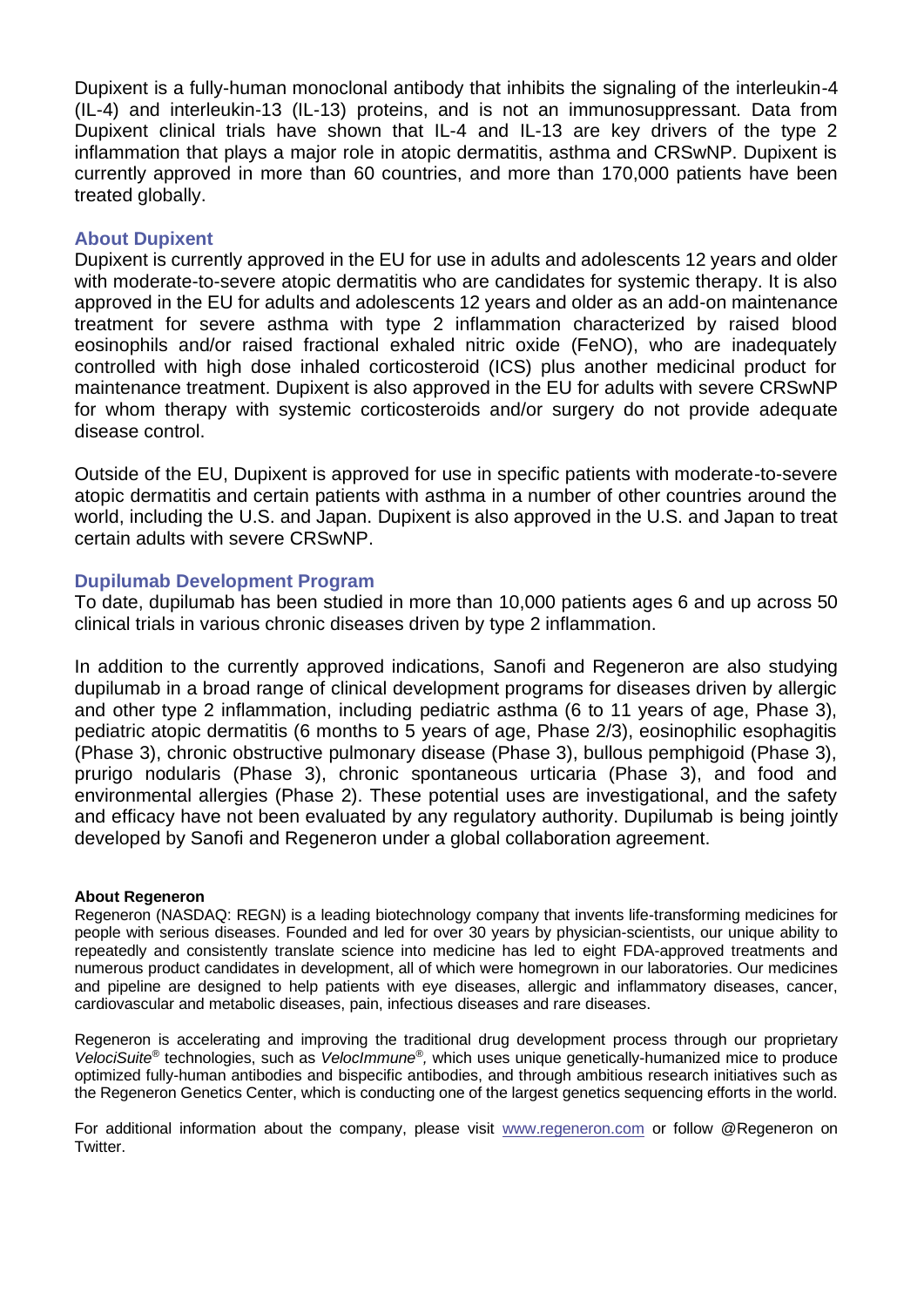#### **About Sanofi**

Sanofi is dedicated to supporting people through their health challenges. We are a global biopharmaceutical company focused on huan health. We prevent illness with vaccines, provide innovative treatments to fight pain and ease suffering. We stand by the few who suffer from rare diseases and the millions with long-term chronic conditions.

With more than 100,000 people in 100 countries, Sanofi is transforming scientific innovation into healthcare solutions around the globe.

Sanofi, Empowering Life

**Sanofi Media Relations Contact** Sally Bain Tel.: +1 (781) 264 1091 [Sally.Bain@sanofi.com](mailto:Sally.Bain@sanofi.com) 

**Sanofi Investor Relations – Contacts Paris** Eva Schaefer-Jansen Arnaud Delepine Yvonne Naughton

**Sanofi Investor Relations – Contacts North America** Felix Lauscher Fara Berkowitz Suzanne Greco

**Sanofi IR main line:** Tel.: +33 (0)1 53 77 45 45 [ir@sanofi.com](mailto:ir@sanofi.com) https://www.sanofi.com/en/investors/contact

**Regeneron Media Relations Contact** Sharon Chen Tel.: +1 914 847 1546 [Sharon.Chen@regeneron.com](mailto:Sharon.chen@regeneron.com)

**Regeneron Investor Relations Contact** Mark Hudson Tel.: +1 (914) 847 3482 Mark.Hudson@regeneron.com

#### *Sanofi Forward-Looking Statements*

*This press release contains forward-looking statements as defined in the Private Securities Litigation Reform Act of 1995, as amended. Forward-looking statements are statements that are not historical facts. These statements include projections and estimates regarding the marketing and other potential of the product, or regarding potential future revenues from the product. Forward-looking statements are generally identified by the words "expects", "anticipates", "believes", "intends", "estimates", "plans" and similar expressions. Although Sanofi's management believes that the expectations reflected in such forward-looking statements are reasonable, investors are cautioned that forward-looking information and statements are subject to various risks and uncertainties, many of which are difficult to predict and generally beyond the control of Sanofi, that could cause actual results and*  developments to differ materially from those expressed in, or implied or projected by, the forward-looking information and *statements. These risks and uncertainties include among other things, unexpected regulatory actions or delays, or government*  regulation generally, that could affect the availability or commercial potential of the product, the fact that product may not be *commercially successful, the uncertainties inherent in research and development, including future clinical data and analysis of existing clinical data relating to the product, including post marketing, unexpected safety, quality or manufacturing issues, competition in general, risks associated with intellectual property and any related future litigation and the ultimate outcome of such litigation, and volatile economic and market conditions, and the impact that COVID-19 will have on us, our customers, suppliers, vendors, and other business partners, and the financial condition of any one of them, as well as on our employees and on the global economy as a whole. Any material effect of COVID-19 on any of the foregoing could also adversely impact us. This situation is changing rapidly and additional impacts may arise of which we are not currently aware and may exacerbate other previously identified risks. The risks and uncertainties also include the uncertainties discussed or identified in the public filings with the SEC and the AMF made by Sanofi, including those listed under "Risk Factors" and "Cautionary Statement Regarding Forward-Looking Statements" in Sanofi's annual report on Form 20-F for the year ended December 31, 2019. Other than as required by applicable law, Sanofi does not undertake any obligation to update or revise any forward-looking information or statements.*

#### *Regeneron Forward-Looking Statements and Use of Digital Media*

*This press release includes forward-looking statements that involve risks and uncertainties relating to future events and the future performance of Regeneron Pharmaceuticals, Inc. ("Regeneron" or the "Company"), and actual events or results may differ materially from these forward-looking statements. Words such as "anticipate," "expect," "intend," "plan," "believe," "seek," "estimate," variations of such words, and similar expressions are intended to identify such forward-looking statements, although not all forward*looking statements contain these identifying words. These statements concern, and these risks and uncertainties include, among *others, the impact of SARS-CoV-2 (the virus that has caused the COVID-19 pandemic) on Regeneron's business and its employees, collaborators, and suppliers and other third parties on which Regeneron relies, Regeneron's and its collaborators' ability to continue to conduct research and clinical programs, Regeneron's ability to manage its supply chain, net product sales of products marketed by Regeneron and/or its collaborators (collectively, "Regeneron's Products"), and the global economy; the nature, timing, and possible success and therapeutic applications of Regeneron's Products and Regeneron's product candidates and research and*